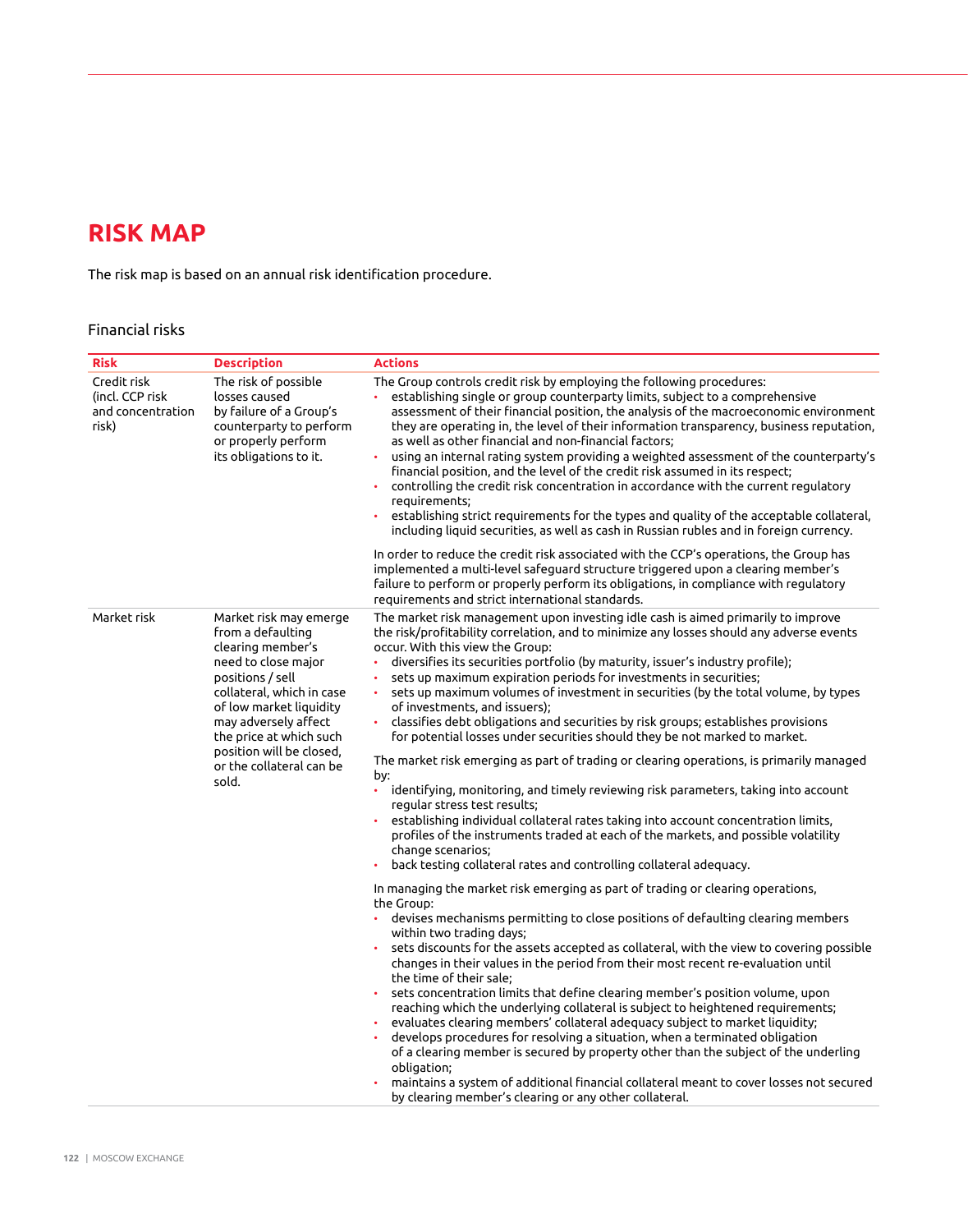| <b>Risk</b>                | <b>Description</b>                                                                                                                                                                    | <b>Actions</b>                                                                                                                                                                                                                                                                                                                                                                                                                                                                                                                         |
|----------------------------|---------------------------------------------------------------------------------------------------------------------------------------------------------------------------------------|----------------------------------------------------------------------------------------------------------------------------------------------------------------------------------------------------------------------------------------------------------------------------------------------------------------------------------------------------------------------------------------------------------------------------------------------------------------------------------------------------------------------------------------|
| Liquidity risk             | Risk of potential losses<br>following an adverse<br>change in the value<br>of the instruments<br>comprising the bank<br>book, caused<br>by changes in interest<br>and/or yield rates. | The liquidity management system includes the following elements:<br>distribution of powers in managing liquidity;<br>specific liquidity management and control procedures;<br>information system to accumulate and review liquidity-related information;<br>a set of guidelines, performance indicators, and plans of initiatives designed to ensure<br>efficient liquidity management and control;<br>internal management accounts underlying any decision adopted with respect<br>to the liquidity efficient control and management. |
| Bank book<br>interest risk | Risk of potential losses<br>following an adverse<br>change in the value<br>of the instruments<br>comprising<br>the bank book, caused<br>by changes in interest<br>and/or yield rates. | In order to measure the impact of the interest risk over the fair value of financial<br>instruments, the Group holds regular assessment of potential losses, which may be<br>caused by negative change of the market terms. The risk management division regularly<br>monitors the financials of the Group and its principal members, assesses the sensitivity<br>of the market value of the investment portfolio and of the proceeds to the interest risk.                                                                            |

## Non-financial risks

| <b>Risk</b>      | <b>Description</b>                                                                                                                                                                                                                                                                                                                                                                 | <b>Actions</b>                                                                                                                                                                                                                                                                                                                                                                                                                                                                                                                                                                                                                                                                                                                                                                                                                                                                                                                                                                                                                                                                                                                                                                                                                                                                                                                                                                               |
|------------------|------------------------------------------------------------------------------------------------------------------------------------------------------------------------------------------------------------------------------------------------------------------------------------------------------------------------------------------------------------------------------------|----------------------------------------------------------------------------------------------------------------------------------------------------------------------------------------------------------------------------------------------------------------------------------------------------------------------------------------------------------------------------------------------------------------------------------------------------------------------------------------------------------------------------------------------------------------------------------------------------------------------------------------------------------------------------------------------------------------------------------------------------------------------------------------------------------------------------------------------------------------------------------------------------------------------------------------------------------------------------------------------------------------------------------------------------------------------------------------------------------------------------------------------------------------------------------------------------------------------------------------------------------------------------------------------------------------------------------------------------------------------------------------------|
| Operational risk | Risk of potential losses<br>caused by inconsistency<br>of internal operational<br>procedures<br>to the nature and scope<br>of the business, and/or<br>statutory requirements,<br>their nonobservance<br>by employees, lack<br>of functionality,<br>inadequacy<br>of information,<br>technological<br>and other systems and/<br>or their failure, as well<br>as by external events. | The principal operational risk management (mitigation) methods include:<br>development of organizational structure, internal operational rules and regulations,<br>distribution of powers, approval (negotiation) and reporting of undertaken<br>operations, all of which will assist in avoiding (minimizing) the probability<br>of operational risk factors;<br>development of control measures following the analysis of statistical data undertaken<br>with the view to identifying typical operational risks on the basis of recurrent events;<br>monitoring compliance with the adopted rules and procedures;<br>$\bullet$<br>technological automation of undertaken operations, and development of information<br>protection systems;<br>insurance, including both traditional property and personal insurance (insuring<br>buildings, other property against destruction, damage, loss caused by a natural<br>disaster and other accidents, as well as by actions of third parties or employees;<br>insuring employees against accidents and personal injuries), as well as insurance<br>of specific professional risks, both on a comprehensive basis and against separate<br>types of risks;<br>development of the system of business continuity measures to apply<br>in the operational cycle, including emergency plans (business continuity and/or<br>disaster recovery plans). |
| Continuity risk  | Risk of discontinued<br>critical services.                                                                                                                                                                                                                                                                                                                                         | With the view to ensuring normal operations in emergency situations:<br>the Group has put together a reserve complex including reserve office and firmware<br>capabilities located at a safe distance from the principal office;<br>the Group has developed business continuity and disaster recovery plans (BCDR Plans)<br>that define critical business processes, priority actions in an emergency situation,<br>timing and volumes of recovery operations, and business processes to enjoy priority<br>recovery, as well as mandatory steps to be taken after the emergency situation<br>subsides.                                                                                                                                                                                                                                                                                                                                                                                                                                                                                                                                                                                                                                                                                                                                                                                       |
| Legal risk       | Risk of losses caused<br>by breach of contractual<br>obligations,<br>litigations, criminal<br>and administrative<br>liability of Group<br>members and/or<br>their governing bodies<br>acting in their official<br>capacity.                                                                                                                                                        | Legal risk management procedures include:<br>regular monitoring of laws, and verification of internal procedures<br>¥.<br>as to their compliance with actual regulations;<br>establishing quantitative and volume restrictions for claims, and controlling<br>compliance with the established restrictions;<br>analyzing the legal basis for new products and services;<br>updating internal regulations with the view to avoiding fines.<br>Losses associated with legal risks shall be reflected in the operational risk database.                                                                                                                                                                                                                                                                                                                                                                                                                                                                                                                                                                                                                                                                                                                                                                                                                                                         |